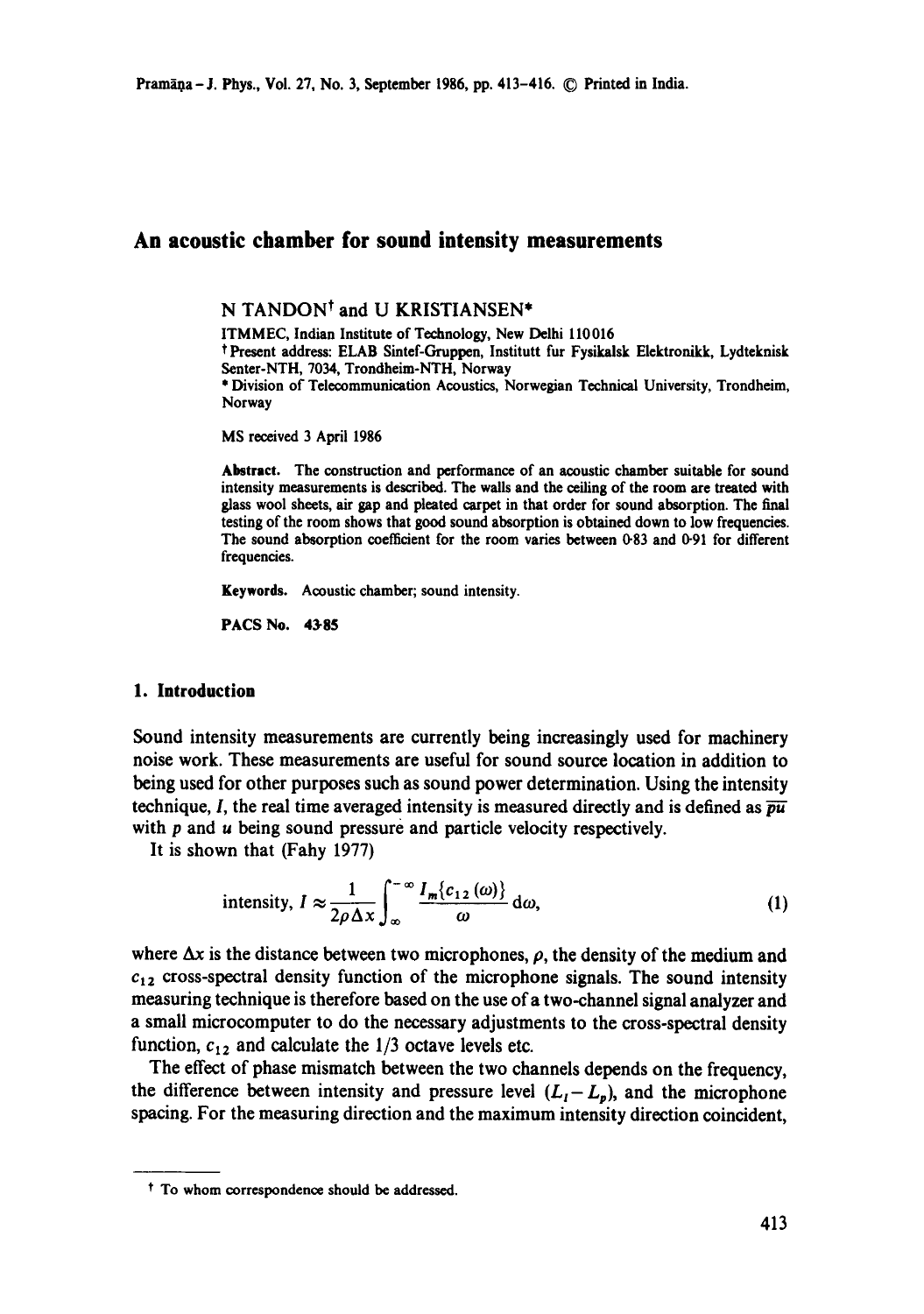$L_1 - L_p$  can be used as a measure of the reactivity of the sound field. It is shown (Broch 1984) that a phase mismatch of  $0.3^{\circ}$  of sound intensity analyzing system, using microphone spacing of 12 mm at 800 Hz introduces an error of  $+0.1$  dB or  $-0.2$  dB (depending on the sign of phase mismatch) in the measured intensity in a free field  $(L<sub>1</sub>$  $= L_p$ ) whereas it is + 1 dB or -2 dB in a reactive field  $L_1 = L_p - 10$  dB. This shows that a highly damped room is preferable for sound intensity measurements. Such a room for sound power and other measurements is much less expensive as compared to an anechoic room.

### **2. Construction of the room**

The walls and the ceiling of a room of approximately  $5 \times 5 \times 3.5$  m dimensions and hard floor isolated from the walls, were treated with sound absorbing materials for this purpose. This room had its walls and ceiling covered with thin sheets of plywood and cork fitted over a wooden frame. Some measurements (Strøm 1979) indicate that heavy carpets or curtains can give the same damping effect as mineral wool when provided with a moderate airbacking. A sample of the locally procured cotton carpet  $(1.28 \text{ kg/m}^2)$  was tested in the standing wave apparatus with and without airbacking. It is seen (figure 1) that the carpet has a good high frequency absorption capability [curve (i)] and that it will absorb sound at low frequencies with an airbacking [curve (ii)]. The dip in curve (ii) at high frequencies could be due to wavelength effect ( $\lambda/2$  = airbacking) caused by the one dimensionality of the standing wave method. This effect is not expected in the room as: (i) sound waves are incident on the material from many different directions (ii) the airbacking will be damped with glass wool to be fixed on the walls and the ceiling (iii) the carpet is to be folded to form pleats to avoid a well-defined plane (figure 3). It was decided to have a larger airbacking (approx. 150 mm) in the room design to extend the low frequency absorption characteristics to lower frequencies.

Accordingly the walls and the ceiling of the room were first treated with 50 mm thick glass wool sheets (Spintex 400) and a wooden frame was used to maintain a uniform air gap between the folded carpet and the glass wool (figures 2 to 4). This arrangement also protects from the harmful particles of glass wool, as they fall behind the carpets. The



**Figure** 1. Sound absorption coefficient measured with standing wave tube.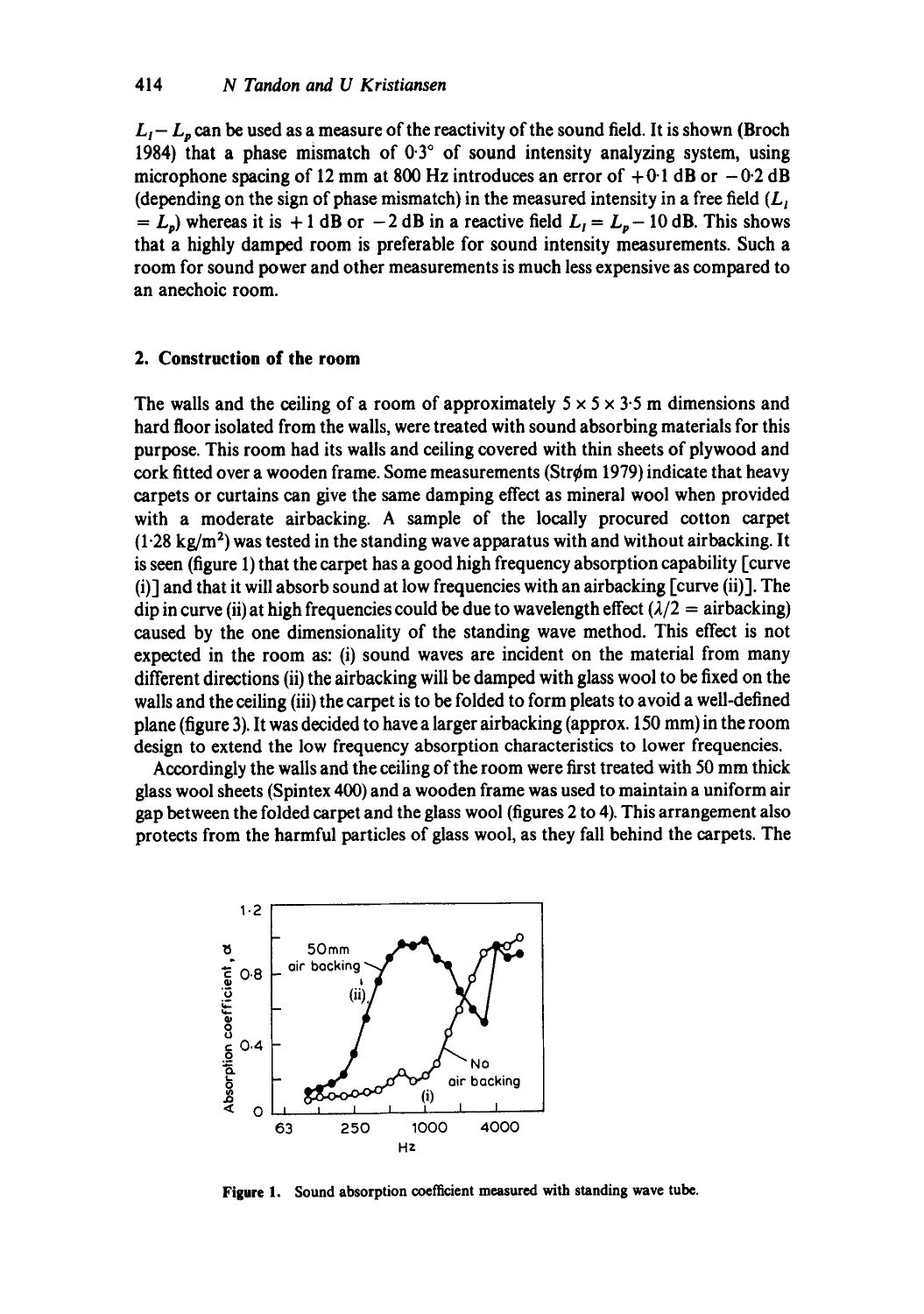

Figure 2. Acoustic treatment of **room.** 



Figure 4. Carpet on ceiling. The Figure 5. Door of acoustic chamber.

Stiffening frame

Rail

**Table** 1. Results of **measurements on the** performance of **the room.** 

| Frequency | Reverberation time (sec) |                          |                                           |
|-----------|--------------------------|--------------------------|-------------------------------------------|
|           | Average                  | Standard deviation<br>σ. | Sound absorption<br>coefficient. $\alpha$ |
| 125       | 0.16                     | 0.0076                   | 0.85                                      |
| 250       | 0.162                    | 0.0087                   | 0.84                                      |
| 500       | 0.163                    | 0:01                     | 0.83                                      |
| 1000      | 0.154                    | 0.0041                   | 0.88                                      |
| 2000      | 0.149                    | 0.0035                   | 0.91                                      |
| 4000      | 0.155                    | 0.0032                   | 0.88                                      |
| 8000      | 0.156                    | 0:0021                   | 0.87                                      |

**door to the room slides outside on the rails and is made of two wooden boards with loose glass wool filled between the boards (figure 5).** 

## **3. Performance of the room**

**The performance of the completed room was assessed by measuring the reverberation time in octave bands by the filtered wide band noise method (Ginn 1978) for several** 



Figure 3. Carpet folded to form pleats.

.... I

ic chamb<br><del>r-----------</del>

Acou